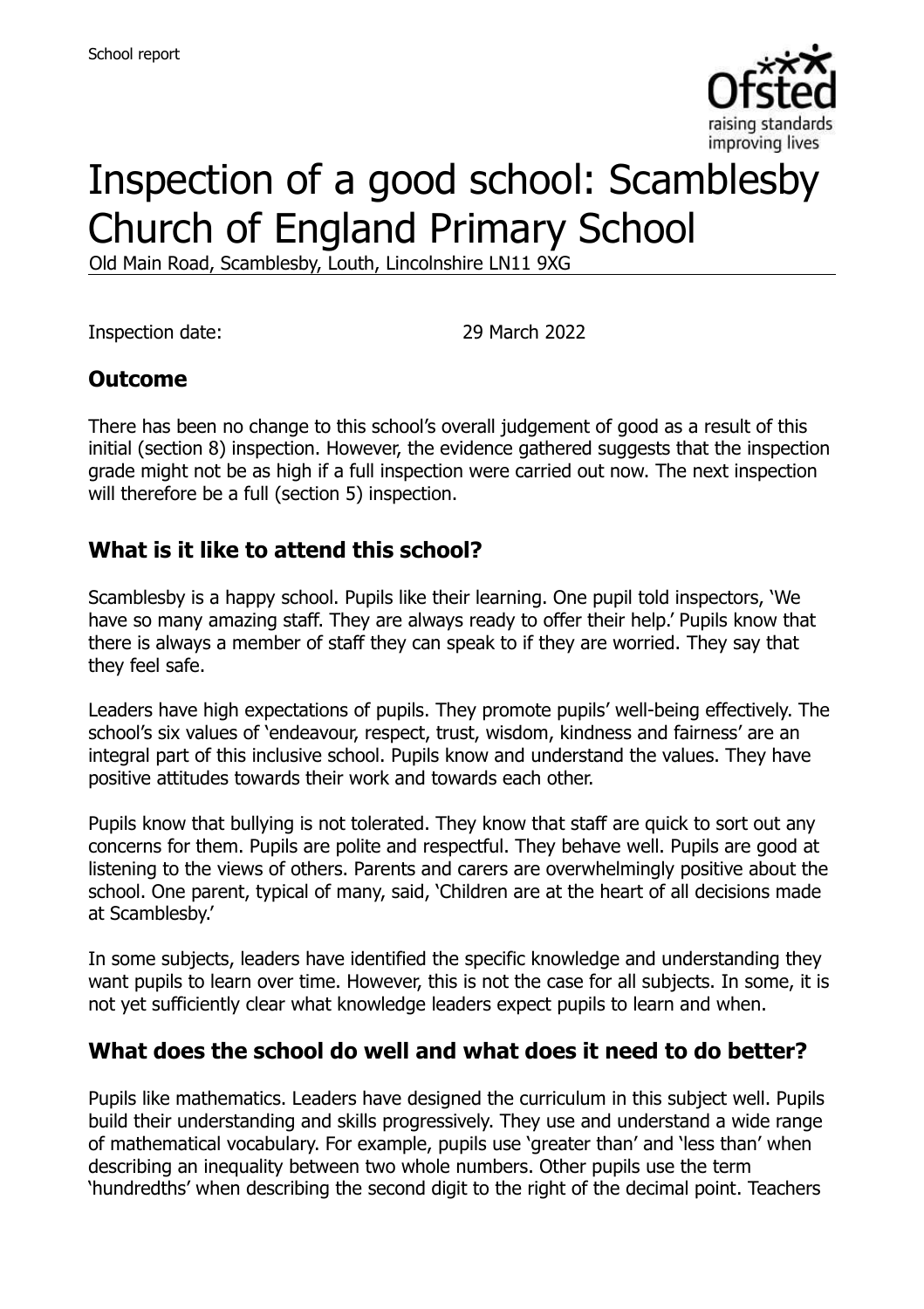

provide regular opportunities for pupils to see mathematics as meaningful. They want pupils to apply the knowledge and skills they learn to real-life situations. For example, pupils calculate the cost of buying a patio. Pupils enjoy this approach. They told inspectors, 'You can use what you know to unlock what you don't know.' Teachers frequently check pupils' learning. They are quick to provide support if pupils get stuck.

The teaching of reading and phonics does not help all pupils to read with confidence and fluency. Leaders have recently introduced a new approach to teaching phonics. However, there has not been sufficient training to ensure consistency in how all staff teach phonics. Some staff do not pronounce sounds correctly. Not all staff ensure that the books pupils read match the sounds that pupils know well enough. Some pupils struggle to read unfamiliar words as they have too many gaps in their phonic knowledge. Those who struggle to read do not always receive the support they need to help them catch up. Some pupils told inspectors that they dislike reading.

Subject leadership is underdeveloped. Subject leaders do not have a sharp enough insight into how successfully their subjects are taught. In many subjects, the curriculum is at an early stage of development. Subject leaders have ensured that what they intend pupils to learn in these subjects covers the requirements of the national curriculum. However, they have not identified precisely enough the key knowledge and skills pupils should gain as they move through the school. This means that teachers cannot check whether pupils remember the most important knowledge to build their understanding securely over time in these subjects.

Leaders provide an engaging environment inside and outside the classroom in early years. Relationships are very positive between children and adults. There is a sharp focus on children's communication and language. Children are confident in explaining their learning. For example, in mathematics, children are quick to identify halves when counting the dots on a toy ladybird's back.

Teachers are quick to identify pupils with special educational needs and/or disabilities (SEND). They routinely assess pupils and check that these pupils receive the support they need to be able to access the full curriculum. Leaders communicate well with parents and external agencies.

Leaders provide opportunities for pupils to be responsible. Pupils enjoy their roles as school councillors and subject champions. They like to help with the school's work to promote recycling. Pupils know that staff value their views. Staff promote equality of opportunity and diversity very effectively. Pupils know how to eat healthily and keep fit.

Leaders engage well with staff. They consider staff workload. Staff are very positive about the school's leaders and the professional support from the local authority. Governors and representatives of the local authority know the school well. They understand the school's strengths and what needs to improve.

In discussion with the headteacher, the inspectors agreed that the curriculum may usefully serve as a focus for the next inspection.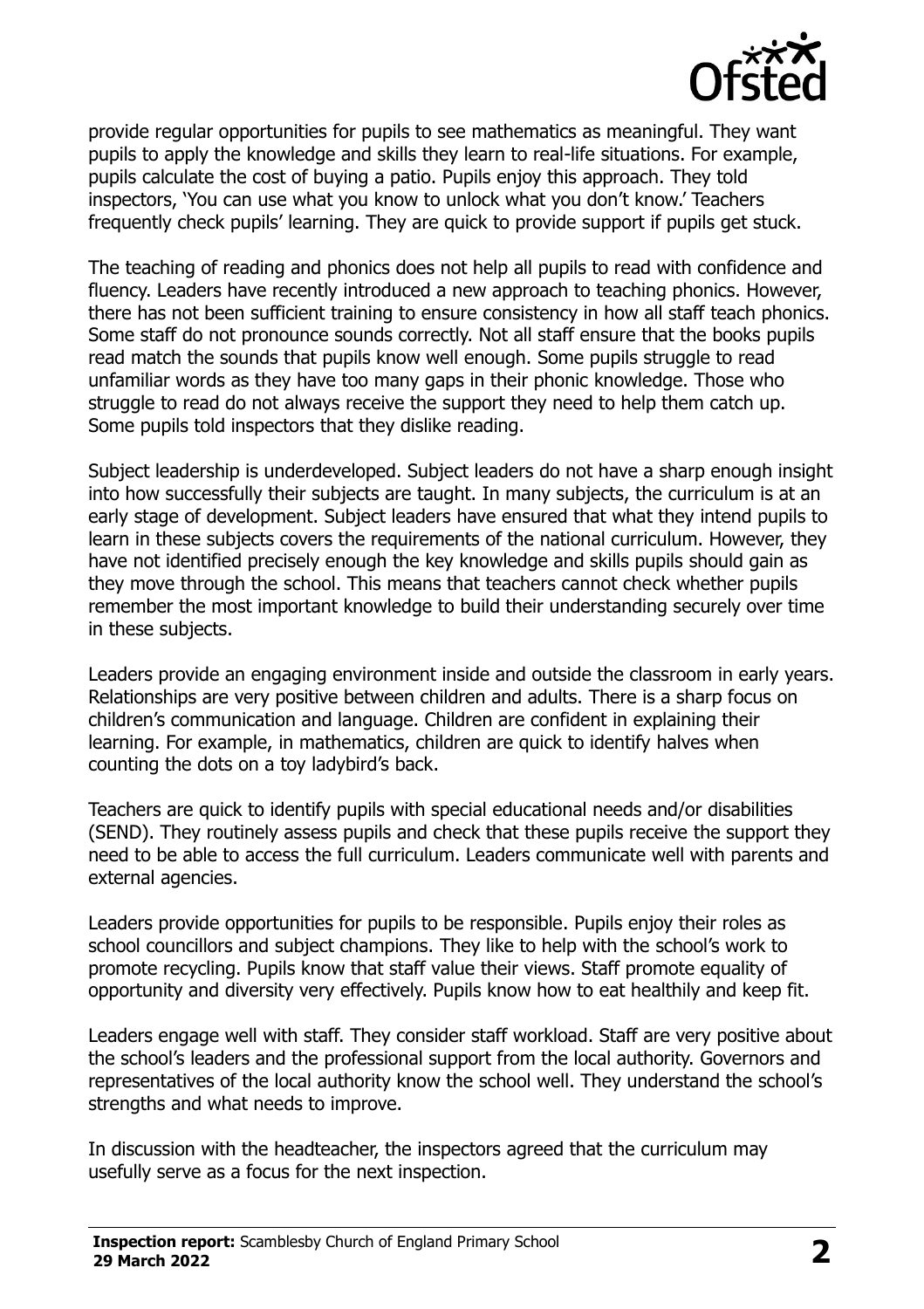

# **Safeguarding**

The arrangements for safeguarding are effective.

Leaders have ensured that the curriculum provides opportunities for pupils to learn how to stay safe. Pupils understand how to keep themselves safe, including when online. They know whom to go to if they have a concern. They know that staff will take their concerns seriously.

Leaders know pupils and their families well. They provide strong support to vulnerable pupils. Staff pass on concerns promptly. Record-keeping is detailed. Governors regularly check the school's safeguarding procedures. Leaders ensure that they provide regular training for staff and governors. They check that staff know how to spot pupils at risk.

# **What does the school need to do to improve?**

# **(Information for the school and appropriate authority)**

- Staff are inconsistent in their implementation of the school's phonics programme. Some staff do not pronounce sounds correctly. They have not been trained well enough to deliver the school's phonics programme consistently. Pupils who struggle to read have reading books that are too challenging. They do not receive sufficient support to enable them to become confident readers. As a result, some pupils across the school struggle to read unfamiliar words and find it difficult to access the curriculum. Leaders should ensure that staff have the knowledge and skills to deliver the school's phonics programme well, including by ensuring that reading books match the sounds that pupils already know, and by providing pupils who struggle to read with the support they need to enable them to read with greater confidence.
- Curriculum leaders have not acquired the expertise to lead their subjects. This limits their ability to bring about improvements in their subjects, including through leading on curriculum development. Leaders should ensure that subject leaders have the necessary knowledge and skills to lead their subject areas successfully and to improve the curriculum.
- The key knowledge and content that pupils need to learn in some subjects are not sufficiently well planned and sequenced. Where this is the case, it is not yet fully clear what pupils should learn and by when in order to build their knowledge over time. Leaders should ensure that curriculum thinking for all subjects sets out the knowledge and skills, that all pupils, including those with SEND, from Reception through to Year 6, should know and by when.

### **Background**

When we have judged a school to be good, we will then normally go into the school about once every four years to confirm that the school remains good. This is called a section 8 inspection of a good or outstanding school, because it is carried out under section 8 of the Education Act 2005.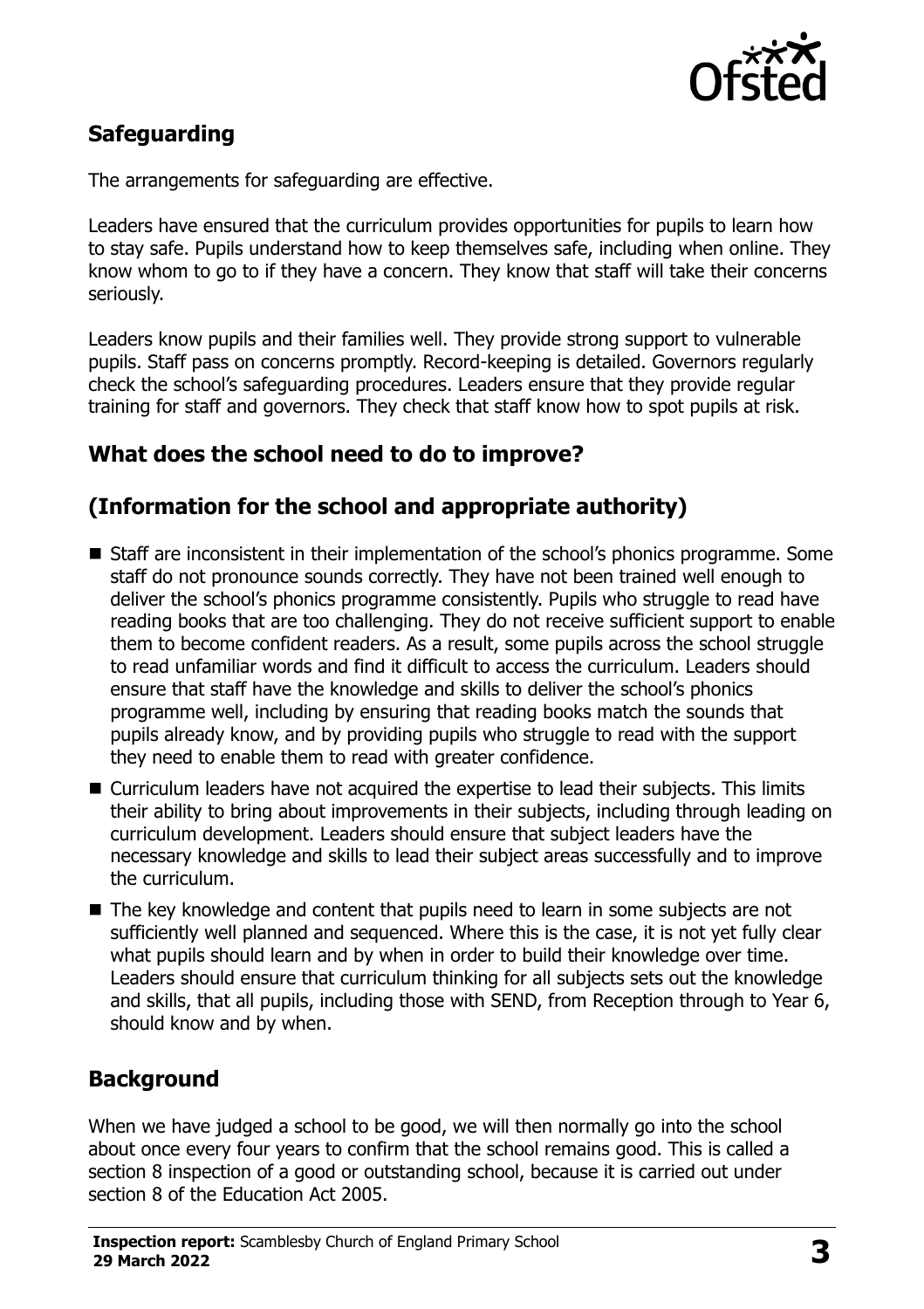

We do not give graded judgements on a section 8 inspection. However, if we find evidence that a school would now receive a higher or lower grade, then the next inspection will be a section 5 inspection. Usually this is within one to two years of the date of the section 8 inspection. If we have serious concerns about safeguarding, behaviour or the quality of education, we will deem the section 8 inspection a section 5 inspection immediately.

This is the second section 8 inspection since we judged the school to be good in February 2012.

# **How can I feed back my views?**

You can use [Ofsted Parent View](https://parentview.ofsted.gov.uk/) to give Ofsted your opinion on your child's school, or to find out what other parents and carers think. We use information from Ofsted Parent View when deciding which schools to inspect, when to inspect them and as part of their inspection.

The Department for Education has further quidance on how to complain about a school.

If you are the school and you are not happy with the inspection or the report, you can [complain to Ofsted.](https://www.gov.uk/complain-ofsted-report)

### **Further information**

You can search for [published performance information](http://www.compare-school-performance.service.gov.uk/) about the school.

In the report, '[disadvantaged pupils](http://www.gov.uk/guidance/pupil-premium-information-for-schools-and-alternative-provision-settings)' refers to those pupils who attract government pupil premium funding: pupils claiming free school meals at any point in the last six years and pupils in care or who left care through adoption or another formal route.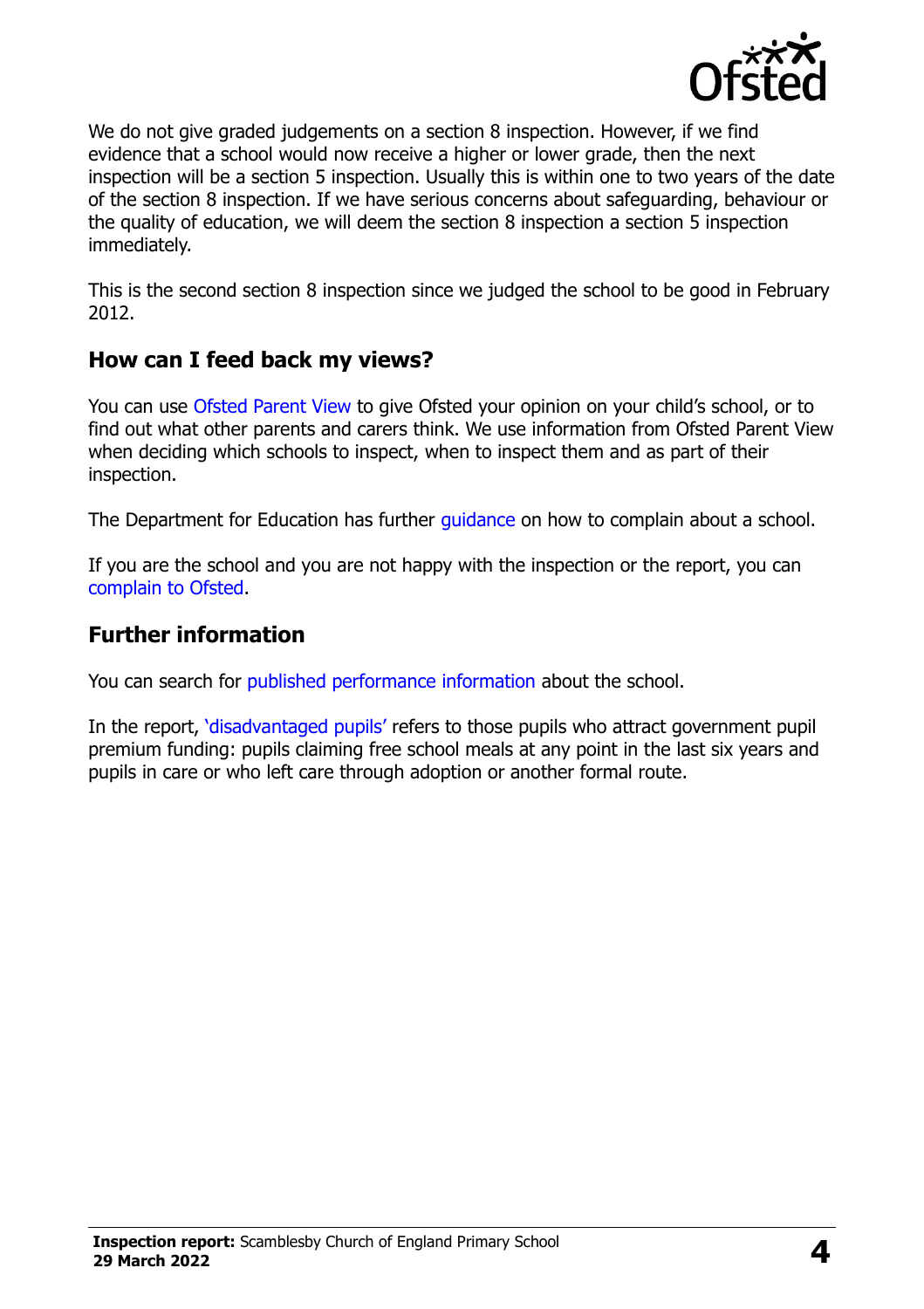

# **School details**

| Unique reference number             | 120584                                                                |
|-------------------------------------|-----------------------------------------------------------------------|
| <b>Local authority</b>              | Lincolnshire                                                          |
| <b>Inspection number</b>            | 10211592                                                              |
| <b>Type of school</b>               | Primary                                                               |
| <b>School category</b>              | Maintained                                                            |
| Age range of pupils                 | 4 to 11                                                               |
| <b>Gender of pupils</b>             | Mixed                                                                 |
| Number of pupils on the school roll | 62                                                                    |
| <b>Appropriate authority</b>        | The governing body                                                    |
| <b>Chair of governing body</b>      | Derek Elmhirst                                                        |
| <b>Headteacher</b>                  | Ceri Tacey                                                            |
| Website                             | www.scamblesby.lincs.sch.uk                                           |
| Date of previous inspection         | 10 November 2016, under section 8 of the<br><b>Education Act 2005</b> |

### **Information about this school**

■ The chair of governors took up his post in September 2019.

### **Information about this inspection**

This was the first routine inspection the school had received since the COVID-19 pandemic began. Inspectors discussed the impact of the pandemic with leaders, and have taken that into account in their evaluation of the school.

- **Inspectors met with the headteacher, curriculum leaders, the leaders with responsibility** for the provision for pupils with SEND and disadvantaged pupils, and a sample of teaching and support staff.
- **Inspectors met with representatives of the governing body and a representative of the** local authority.
- **Inspectors carried out deep dives in reading, mathematics and modern foreign** languages. For each deep dive, inspectors discussed the curriculum with subject leaders, visited a sample of lessons, spoke to teachers, spoke to some pupils about their learning and looked at samples of pupils' work.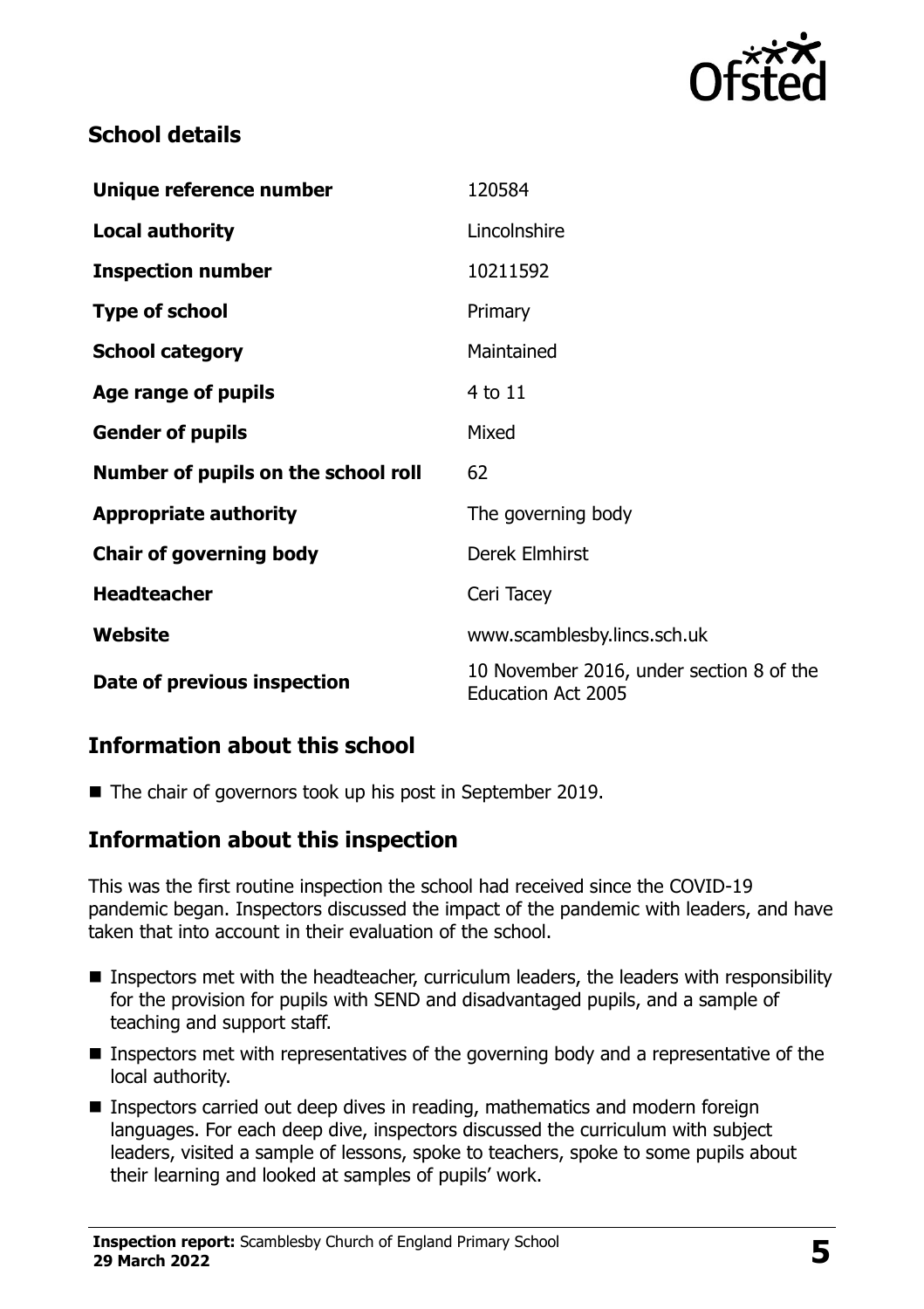

- **Inspectors also spoke to leaders about the curriculum in some other subjects.**
- Inspectors examined a range of school documentation, including leaders' selfevaluation, improvement plans and documentation relating to attendance and behaviour.
- The lead inspector met with the designated safeguarding lead. He considered the safeguarding policy, training records and examples of safeguarding concerns.
- Inspectors considered responses to Ofsted's online survey, Parent View, and the responses to Ofsted's free-text service. Inspectors also considered the responses to the staff survey and the pupil survey.

#### **Inspection team**

Damien Turrell, lead inspector Her Majesty's Inspector

Julian Scholefield Ofsted Inspector